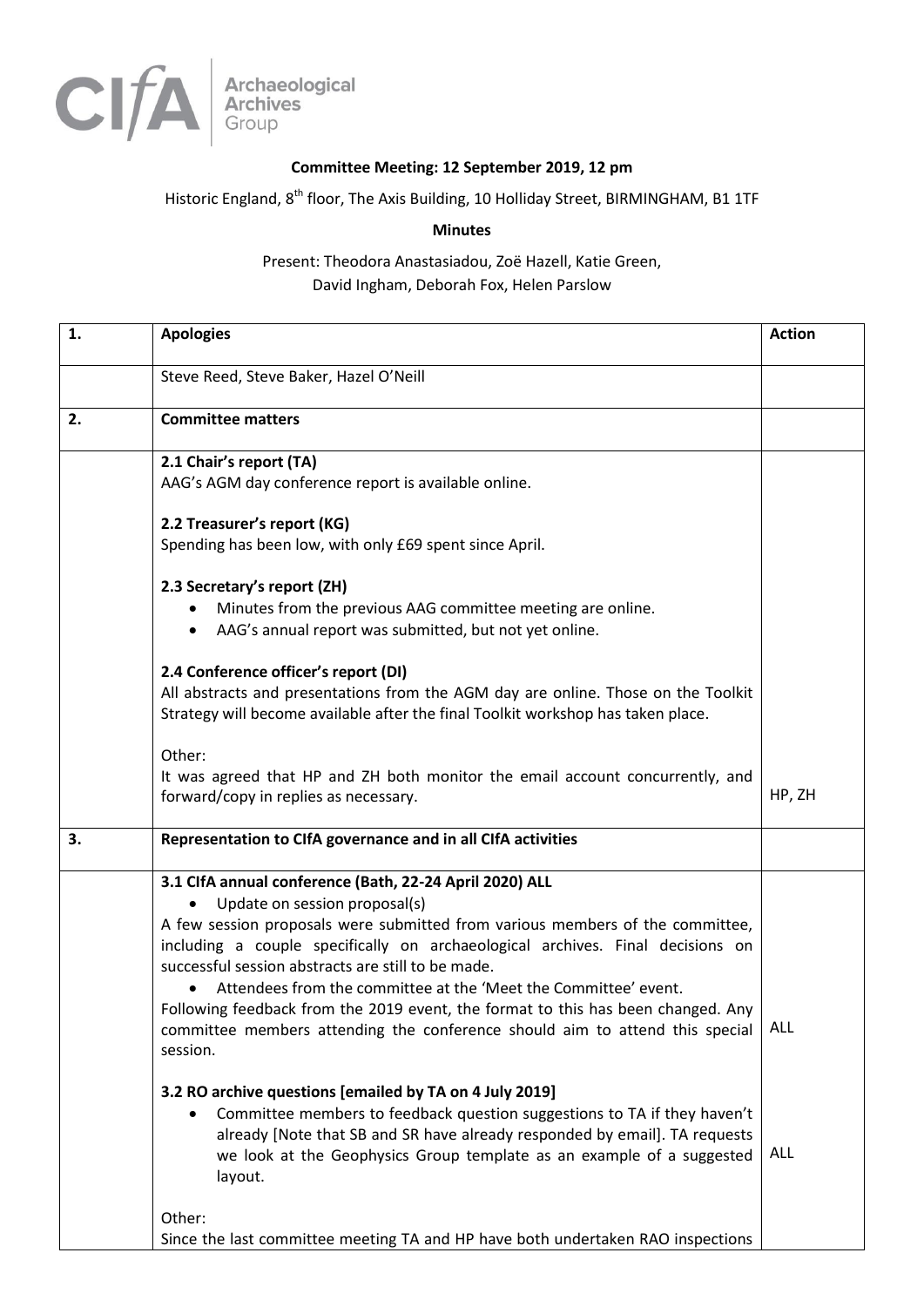|    | at different organisations. Both recommend that committee members join the                                                                                         |            |
|----|--------------------------------------------------------------------------------------------------------------------------------------------------------------------|------------|
|    | archive specialist and participate in one.                                                                                                                         |            |
| 4. | Promote awareness of archaeological archives; seminars, workshops                                                                                                  |            |
|    |                                                                                                                                                                    |            |
|    | 4.1 Selection Toolkit project: Progress report KG                                                                                                                  |            |
|    | The last Toolkit workshop is next week in London (18 September).                                                                                                   |            |
|    | Feedback on sessions from attendees so far has generally been positive. HP                                                                                         |            |
|    | suggested that course leaders also compile their feedback. Sectorial representation                                                                                |            |
|    | has varied between sessions, but project managers, museums, planning, and                                                                                          |            |
|    | consultancies have all been attending.                                                                                                                             |            |
|    | Although there is continued demand for additional sessions, no funding remains for                                                                                 |            |
|    | this, and KG proposes that any future resources should be directed to the online                                                                                   |            |
|    | training materials. NB All resources will go online after the final session.                                                                                       |            |
|    | KG has requested quotes from users, and from the AAG committee, to include on the                                                                                  |            |
|    | Toolkit website, demonstrating e.g. ways in which users are applying it in their work,                                                                             | <b>ALL</b> |
|    | the positive outcomes of using the toolkit.                                                                                                                        |            |
|    | Also discussed were the possible roles of the SMA (DF) and ALGAO (TA and HP).                                                                                      |            |
|    |                                                                                                                                                                    |            |
|    | 4.2 Discussion of theme of the AAG's AGM day (tbc March 2020) ALL                                                                                                  |            |
|    | TA proposed the theme of 'Digital future preparedness', including: issues, problems,                                                                               |            |
|    | good practice, improvements; incorporating case studies from across the sector. A<br>provisional date of Wednesday 18 March 2020 has been agreed (subject to venue | TA, ALL    |
|    | availability).                                                                                                                                                     |            |
|    |                                                                                                                                                                    | <b>TA</b>  |
|    | A conference abstract is to be drafted and sent round the committee for input.                                                                                     |            |
|    | Request LB to check venue availability and book.                                                                                                                   | DI         |
|    | 4.3 Possible statement/short article on issues challenging archaeological archives                                                                                 |            |
|    | ZH                                                                                                                                                                 |            |
|    | The committee revisited the suggestion of compiling a document outlining                                                                                           |            |
|    | challenges in the archive sector, with a view to raising the profile of things to<br>address. KG noted a proposed special themed issue of The Archaeologist, which |            |
|    | could be a starting point. TA suggested linking in this topic with the group's Subject                                                                             |            |
|    | Survey (see Item 6.2, below).                                                                                                                                      |            |
|    |                                                                                                                                                                    |            |
|    | Draft an initial list of challenges, then request input from the committee.                                                                                        | ZH         |
| 5. | Focus on issues of standards, best practice, advocacy and access                                                                                                   |            |
|    |                                                                                                                                                                    |            |
|    | 5.1 DigDigital project                                                                                                                                             |            |
|    | Project update (KG)                                                                                                                                                |            |
|    | The awaited project report is expected to be out in Sept/Oct 2019.<br>Discussion of proposed changes to Archives S&G (TA)<br>$\bullet$                             |            |
|    | Nothing has been received as yet.                                                                                                                                  |            |
|    |                                                                                                                                                                    |            |
|    | 5.2 New Oxfordshire Guidelines; update based on SMA's advice                                                                                                       |            |
|    | No specific action required at this point.                                                                                                                         |            |
|    | 5.3 Norfolk Museums deposition procedure TA, [HO'N]                                                                                                                |            |
|    | No specific action required at this point.                                                                                                                         |            |
|    |                                                                                                                                                                    |            |
|    | 5.4 HE security copying document update KG                                                                                                                         |            |
|    | No specific action required at this point.                                                                                                                         |            |